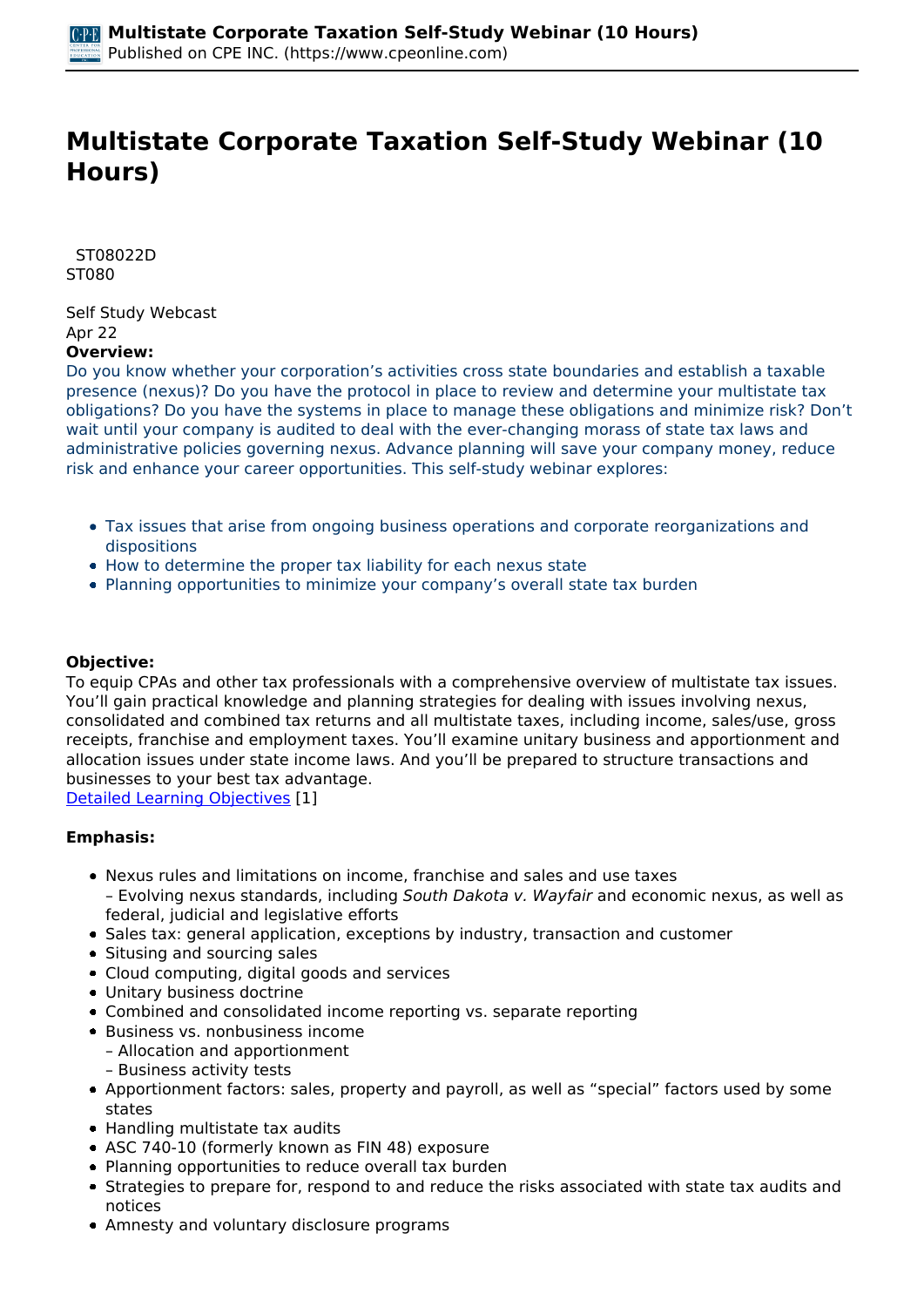

*• Recognize the current status of states' ability to tax multistate businesses • Identify the states' relative use of a state sales/use tax • Recognize the states' relative use of state individual income taxes • Identify the states' relative use of state corporate income/gross receipts taxes • Identify the authority by which a state legislature can enact a state tax • Recognize the court case denying nexus to a state under the negative commerce clause • Identify the court case establishing that the physical presence tests were applicable to sales and use taxes but not corporate income tax • Recognize states' position on economic nexus prior to Wayfair • Identify the post-Wayfair role of physical presence in establishing sales/use tax nexus • Identify the type of employment relationships that would generally create sales tax nexus for a company • Recognize the court case that directly led to the enactment of Public Law 86-272 • Identify the types of taxes that Public Law 86-272 is applicable to • Identify the court case that determined the type of in-state activity protected under Public Law 86-272 • Identify the extent to which the states' administration of the sales and use tax is uniform • Recognize the methodology used by most states to begin their calculation of state taxable income • Identify the court case giving validity to the unitary business principle in the context of state income taxation • Recognize the way in which the unitary business principle was developed • Recognize the factors behind the concept of a unitary business • Identify the court case that determined that gain from an investment function was not an operational function subject to apportionment • Recognize the court case that determined that worldwide combined reporting was not in violation of the constitution • Recognize the common ownership percentage used by states requiring combined returns for unitary businesses • Identify the types of businesses that are most likely to be found to be inherently integrated and thus not combined with other business lines • Identify the premises regarding business vs. nonbusiness income in the UDITPA* 

*Bottom***Prerequisite:** 

*Basic knowledge of business taxation.*

#### **Preparation:**